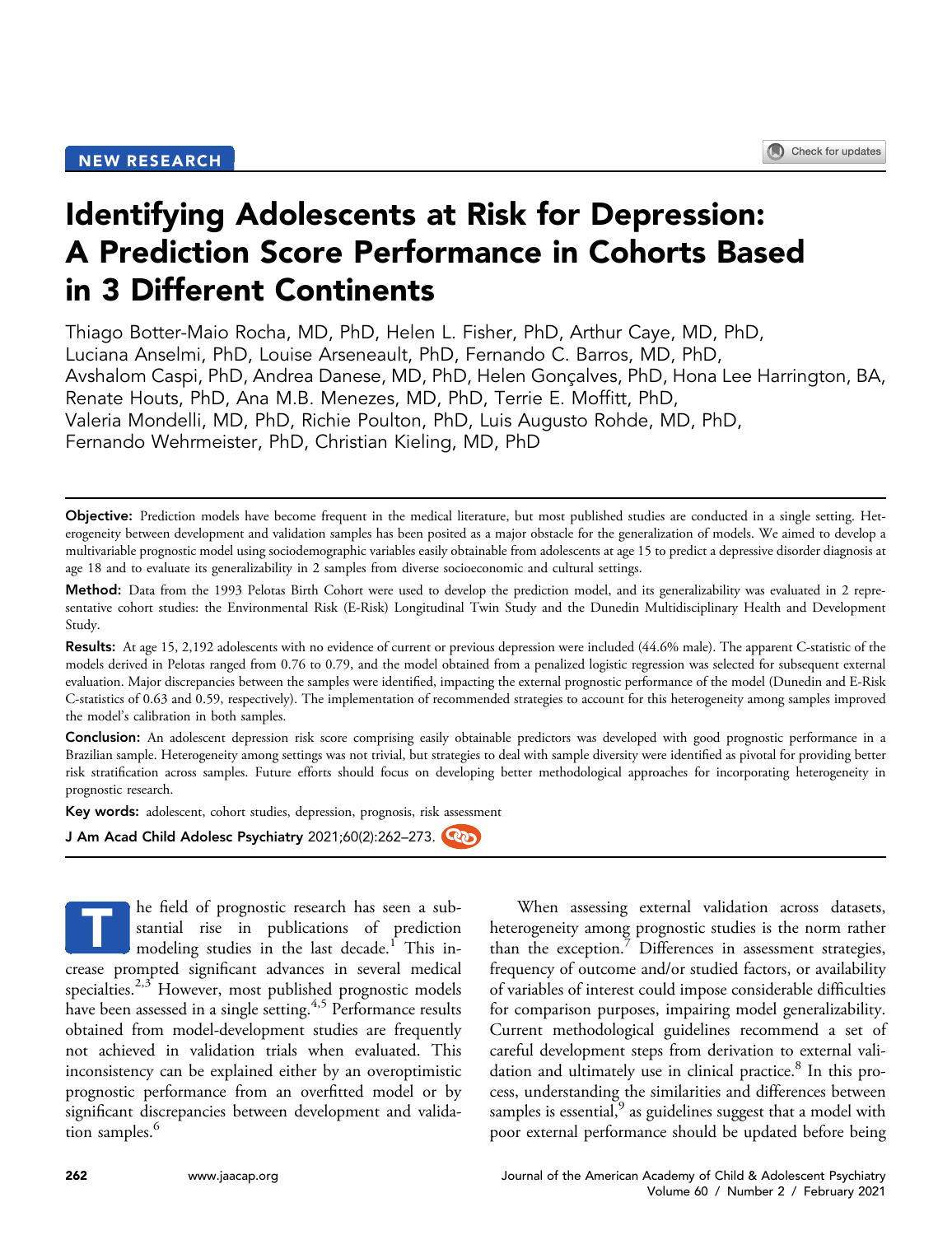discarded.<sup>6[,10](#page-10-9)</sup> This procedure integrates information obtained from new data to the developed model, potentially improving its prognostic ability.[4,](#page-10-3)[11](#page-10-10) Even consolidated prediction models, such as the Framingham score for cardiovascular outcomes, face important drawbacks when applied in samples somewhat diverse from the original,<sup>12</sup> demanding model ad-justments to enhance generalizability to different settings.<sup>4[,6](#page-10-5)</sup>

Up to now, the majority of psychiatric composite prognostic models studies have focused on model development, with very few being adequately validated in independent samples.[13](#page-10-12)–<sup>15</sup> In contrast to other areas of medicine, where hard outcomes are more easily defined, imprecise characterization of psychiatric outcomes imposes additional barriers for accurate prognostic model development and validation, as reliability of common mental disorders such as depression has been shown to be low.<sup>[16](#page-10-13)</sup> Substantial heterogeneity in clinical presentation and high rate of comorbidity produce additional obstacles for prediction of psychiatric disorders, as different assessment strategies influence the likelihood of endorsing a diagnosis.<sup>17</sup>

Prediction of psychosis, the most prolific and consolidated area in prognostic psychiatry, has greatly advanced at group level. However, it still faces challenges in prediction at the individual subject level.<sup>18</sup> Prediction of major depressive disorder (MDD), the leading cause of mental health–related disease burden globally, is still in its infancy, relying mainly on single predictors for definition of at-risk people, with only a few studies combining risk factors.<sup>[19](#page-10-16)</sup> Following recently published standards for appropriate development and validation of psychiatric prediction models,<sup>20</sup> using the most recent methodological recommendations<sup>[1,](#page-10-0)[6](#page-10-5)</sup> and stateof-the-art statistical strategies,  $2^{1,22}$  $2^{1,22}$  $2^{1,22}$  the present study aimed to derive and evaluate the generalizability of a psychiatric prediction model across samples from different sociocultural backgrounds.

Using data obtained from globally relevant longitudinal population-based cohorts, our first goal was to develop a multivariable prognostic model to evaluate the risk of developing a depressive episode by late adolescence in a Brazilian sample of adolescents with no evidence of previous depression, using a priori selected, easily obtainable sociodemographic variables collected directly from adolescents. Our second goal was to evaluate the impact of heterogeneity on its generalization to 2 diverse sociocultural contexts as well as to assess strategies to overcome these limitations.

# **METHOD**

# Samples and Participants

We derived our prediction model using data exclusively from the largest cohort available, the 1993 Pelotas Birth Cohort, a prospective study set in Brazil, and then evaluated the generalizability of findings in 2 diverse samples: the Environmental Risk (E-Risk) Longitudinal Twin Study, from the United Kingdom, and the Dunedin Multidisciplinary Health and Development Study, from New Zealand. Details about the 3 cohorts are reported elsewhere $23-25$  $23-25$  and in Supplement 1, available online. Briefly, in the Pelotas study, all 5,249 children born in the city of Pelotas in 1993 were enrolled in the study. The original goals of the 1993 Cohort were to evaluate trends in maternal and child health indicators to assess associations between early life variables and later outcomes. At the wave for ages 18–19 years old, the retention rate was 81.3% of the original sample. The Environmental Risk (E-Risk) Longitudinal Twin study tracks the development of a nationally representative birth cohort of 2,232 British twin children born in England and Wales in 1994– 1995.<sup>20</sup> The sample was constructed in 1999–2000, when 1,116 families with same-sex 5-year-old twins (93% of those eligible) participated in home-visit assessments. The Dunedin Study is a longitudinal investigation of health and behavior in a complete birth cohort. All study participants ( $N = 1,037$ ; 91% of eligible births; 52% male) were born between April 1972 and March 1973 in Dunedin, New Zealand.

To be included in the final analysis, an evaluation for a depressive episode in late adolescence (18–19 years old) was required. Exclusionary criteria were applied, filtering out youths with intelligence quotient <70 and/or no signs of puberty by 15 years of age. Additionally, as our intention was to provide an alternative risk screening strategy beyond using previous depressive episodes or subthreshold depressive symptoms, participants with any suggestive evidence of a current or previous MDD diagnosis by the age of risk ascertainment were excluded from the final sample (see Table S1, available online). As the E-Risk sample was not evaluated at age 15, we selected the most comparable assessment wave, namely, age 12. Given the age difference at baseline between the E-Risk sample and the other samples, puberty was not considered an exclusionary criterion for this sample.

# Assessment and Definition of Predictor Variables

Selection of predictors was based on scientific literature review and authors' clinical expertise,  $26$  but constrained to their availability in the Pelotas dataset. As we aimed for realworld implementation, following a pragmatic approach,  $27$ we included variables readily available, not too costly to obtain, and simple to evaluate.[20,](#page-10-17)[22](#page-10-19) We adopted an a priori defined criterion to use only variables directly obtained from the adolescents in the Pelotas study at the age 15 assessment wave to mirror the reality in routine practice, selecting 11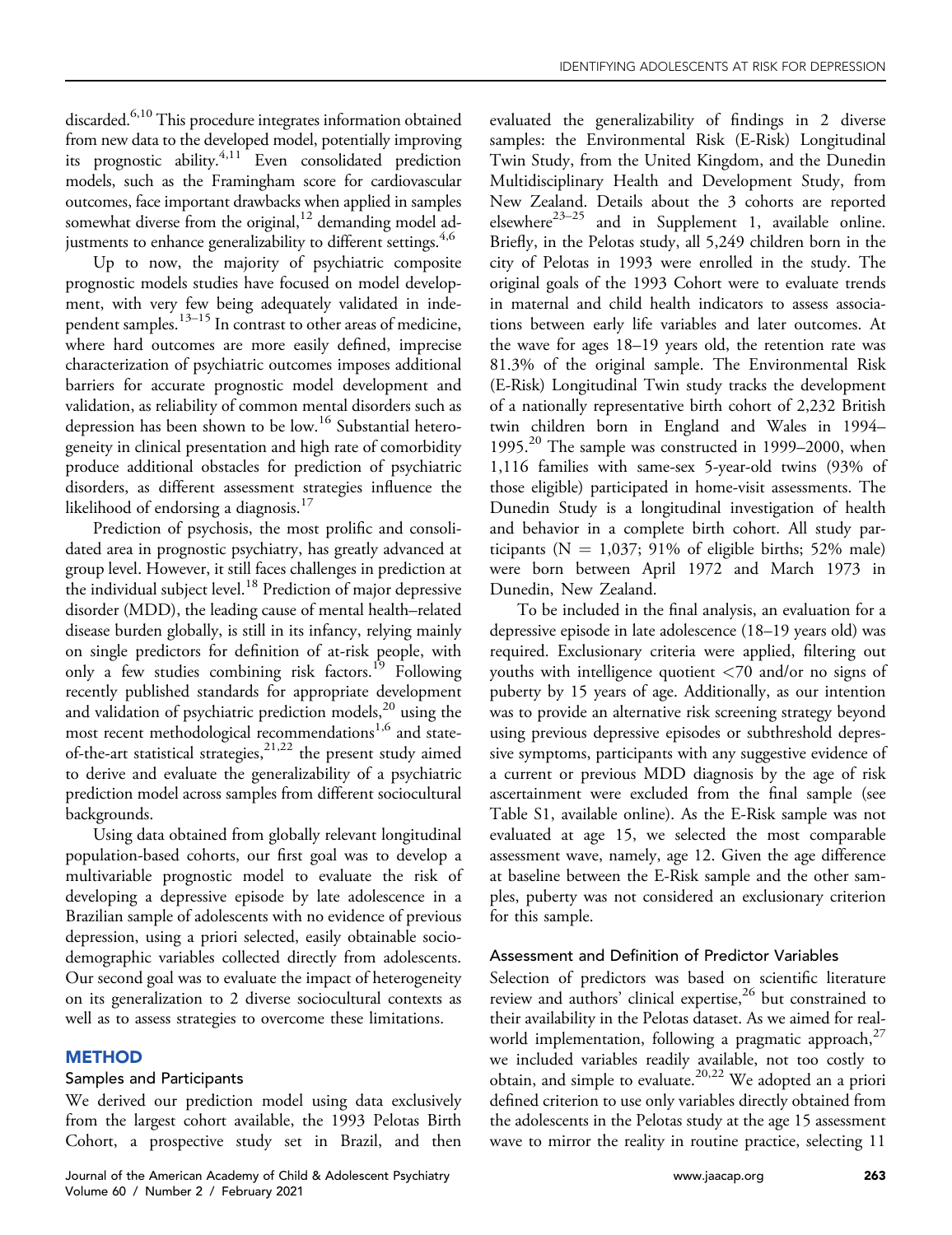<span id="page-2-0"></span>

Note: (a) Pelotas cohort. (b) E-Risk cohort. (c) Dunedin cohort. <sup>a</sup>In the Pelotas dataset, 5 excluded participants had both Tanner  $< 2$  and IQ  $<$ 70.

variables related to inherent characteristics (biological sex, skin color), problematic behavior indicators (drug use, school failure, social isolation, fight involvement), and markers of household dysfunction (poor relationship with mother, poor relationship with father, poor relationship between parents, childhood maltreatment, ran away from home). For comparison purposes, the harmonization of selected variables among cohorts was performed a priori by consensus among investigators from each site. Further details on variables' assessment strategies are provided in Table S1, available online.

### Assessment and Definition of the Outcome Variable

In each sample, the outcome of interest was a categorical diagnosis of depression in late adolescence. In the Pelotas cohort, trained psychologists interviewed the participants at ages 18–19 years in 2011–2012 with a structured interview for current MDD diagnosis using the Mini-International Neuropsychiatric Interview (MINI) based on DSM-IV-TR criteria, MDD section, assessing symptoms in the previous 2 weeks. For the E-Risk sample, MDD diagnosis in the previous 12 months was assessed using the Diagnostic Interview Schedule (DIS) at age 18 based on DSM-IV criteria in 2012–2014. In the Dunedin cohort, past-year MDD diagnosis was evaluated using the DIS at age 18 following DSM-III-R criteria in 1990–1991.

### Statistical Analysis

A detailed description of statistical procedures used can be found in Supplement 2, available online. In an effort to enhance the reproducibility of our model, we transparently described the process of model development and validation.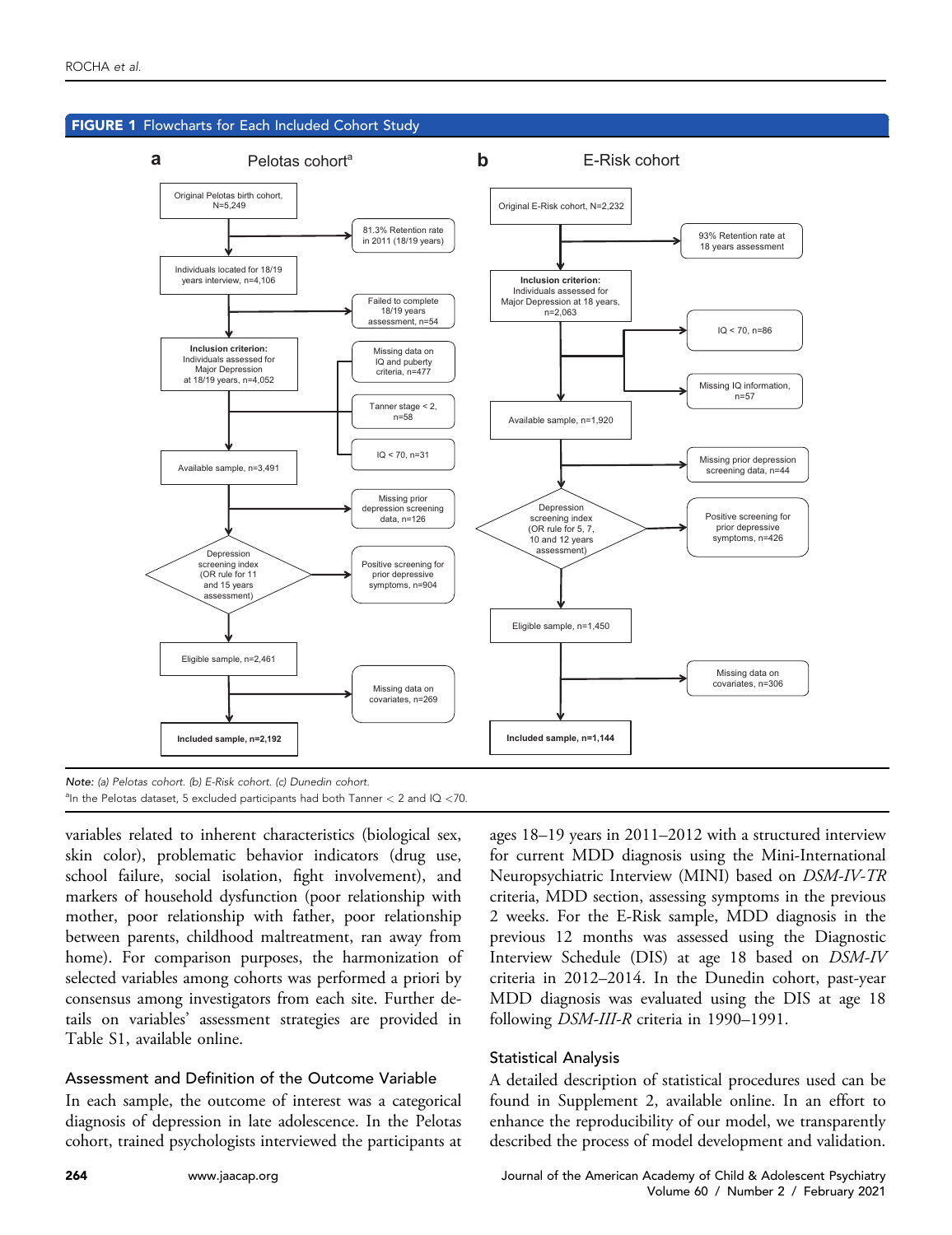

# Using data from the Pelotas cohort, we developed a baseline model using binary logistic regression (LR) analysis—the most common statistical strategy in prognostic research. As overfitting is a major reason for irreproducibility, we derived 6 new models from the same dataset introducing different strategies of model penalization—1 penalized LR model using penalized maximum likelihood estimation (PMLE) and 5 models with increasing degrees of penalization using the Elastic-Net machine learning algorithm.<sup>21</sup> Comparing parameters of penalized models with our baseline model, we selected for validation the one with more balanced performance measures.

To evaluate the performance of the selected model in new observations, we first internally validated it using standard bootstrapping procedures to measure undue

optimism in the model's performance metrics, which happens when the model is evaluated directly in the derivation cohort (apparent performance). Second, we quantified the model's prognostic performance in independent observations in 2 prospective cohorts from diverse contexts.

When assessing a given model's prediction in independent samples, its performance may be influenced by differences between derivation and validation cohorts.<sup>[6](#page-10-5)</sup> Differences not only can be related to distribution of participant characteristics (case mix), but also can be true differences in predictor effects. To take this into account, we adopted a sequence of recommended approaches.<sup>[6,](#page-10-5)[22](#page-10-19)</sup> We calculated a case mix–corrected and a refitted model for each sample, and the obtained metrics were used as performance parameters for each sample. Additionally, some of the originally selected variables were not available in all the cohorts, a likely situation in real-world model application. Instead of excluding these variables, we evaluated the amount of the original model's information lost by this mismatch.<sup>21</sup> Finally, we evaluated the impact of betweenstudy heterogeneity by aggregating all cohorts into an overall sample to model cohort differences either in baseline risk or in predictor effects (see Supplement 3, available online).[28](#page-11-1)

All statistical analyses were performed using R 3.4.4 software (R Foundation for Statistical Computing, Vienna, Austria). A complete-case analysis strategy was used, excluding participants with any missing data. A multiple imputation procedure using R package mice (R Foundation for Statistical Computing) was applied to assess missing data impact (see Table S2 and Figure S1, available online).

# RESULTS

# Sample Characteristics

A flowchart for each cohort is shown in [Figure 1](#page-2-0)a–c. From the original sample size of 5,249 adolescents in the Pelotas cohort, 81.3% were retained up to the 18–19 years old assessment, and 2,192 were included for final analyses after applying exclusion criteria. For the E-Risk and Dunedin samples, from the 2,232 and 1,037 initially assessed adolescents, 1,144 (51.3%) and 739 (71.3%) were available for assessment after exclusion criteria were applied, respectively. Comparisons on key characteristics between retained and excluded samples for the Pelotas cohort are provided in Table S3, available online.

[Table 1](#page-4-0) presents descriptive variables for both depression outcome and selected predictors in each sample. Noteworthy disparities were identified regarding rates of school failure, social isolation, fight involvement, and running away. Additionally, family relationships were not assessed in the E-Risk Study. MDD prevalence in Pelotas,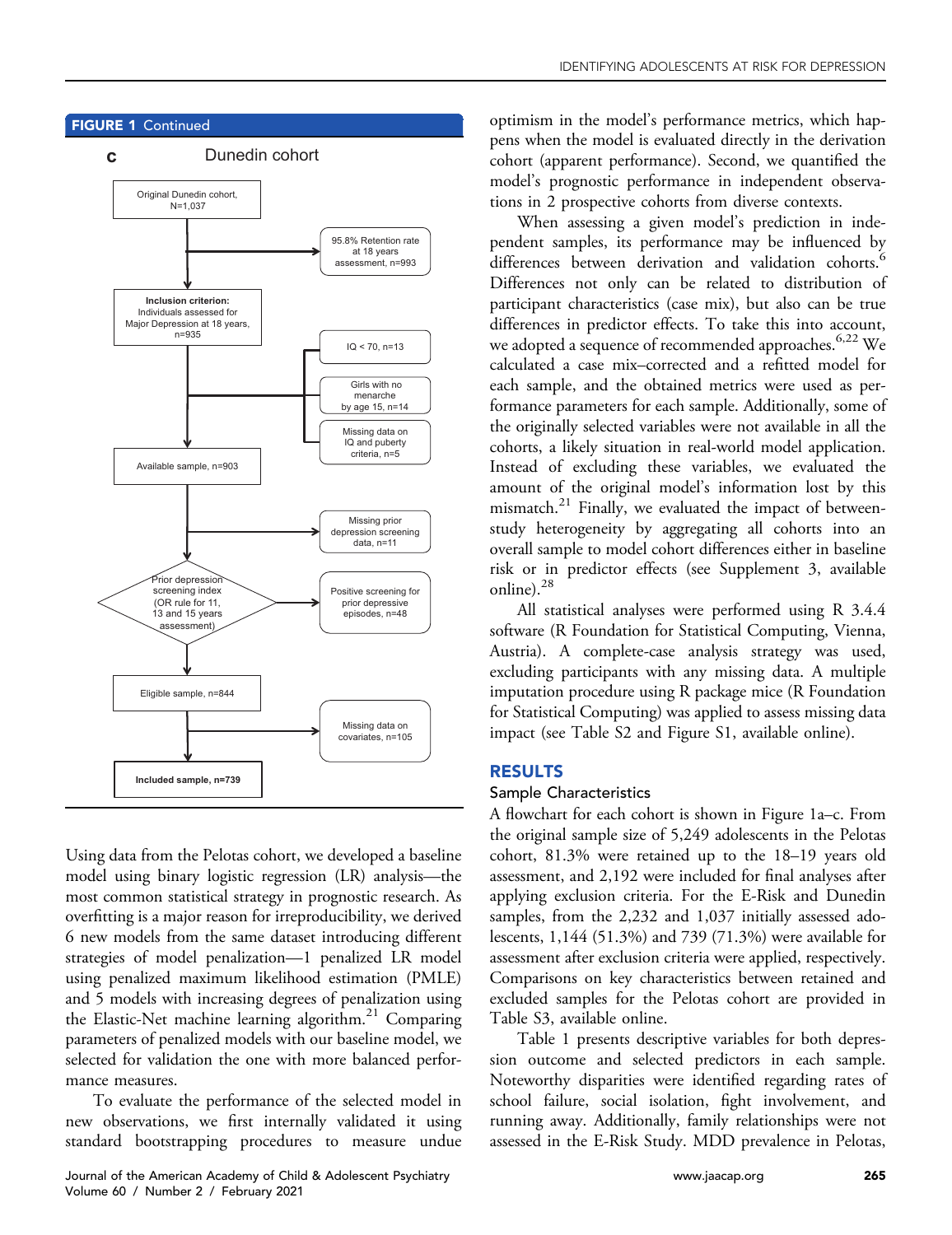<span id="page-4-0"></span>

|                              | TABLE 1 Sample Description for Each Cohort <sup>a</sup> |                                |                                 |  |  |  |  |  |
|------------------------------|---------------------------------------------------------|--------------------------------|---------------------------------|--|--|--|--|--|
|                              | <b>Pelotas (Brazil)</b>                                 | <b>E-Risk (United Kingdom)</b> | <b>Dunedin</b><br>(New Zealand) |  |  |  |  |  |
| Included sample              | 2,192                                                   | 1,144                          | 739                             |  |  |  |  |  |
| Assessment age, years        | 15                                                      | 12                             | 15                              |  |  |  |  |  |
| Male sex                     | 977 $(44.6)^b$                                          | 520 $(45.5)^{b}$               | 375 $(50.7)^c$                  |  |  |  |  |  |
| White skin color             | 1,478 $(67.4)^{b}$                                      | 1,040 (90.9) <sup>c</sup>      | NA <sup>e</sup>                 |  |  |  |  |  |
| Childhood maltreatment       |                                                         |                                |                                 |  |  |  |  |  |
| None                         | 1,539 (70.2) <sup>b</sup>                               | 963 (84.2) <sup>c</sup>        | 489 (66.2) <sup>d</sup>         |  |  |  |  |  |
| Probable                     | 390 (17.8)                                              | 139 (12.2)                     | 187 (25.3)                      |  |  |  |  |  |
| Severe                       | 263 (12.0)                                              | 42 (3.7)                       | 63 (8.5)                        |  |  |  |  |  |
| School failure               | 1,127 $(51.4)^{b}$                                      | 212 $(18.5)^{c}$               | 80 $(10.8)^d$                   |  |  |  |  |  |
| Social isolation             | 231 $(10.5)^{b}$                                        | 63 $(5.5)^c$                   | 70 $(9.5)^{b}$                  |  |  |  |  |  |
| Fights                       | 211 $(9.6)^{b}$                                         | 130 $(11.4)^b$                 | 12 $(1.6)^c$                    |  |  |  |  |  |
| Ran away from home           | 80 $(3.6)^{b}$                                          | 9 $(0.8)^c$                    | 49 $(6.6)^d$                    |  |  |  |  |  |
| Any drug use                 | $1,367$ (62.4) <sup>b</sup>                             | 569 (49.7) <sup>c</sup>        | 592 (80.1) <sup>d</sup>         |  |  |  |  |  |
| Relationship with mother     |                                                         | <b>NA</b>                      |                                 |  |  |  |  |  |
| Great                        | 1,417 (64.6)                                            |                                |                                 |  |  |  |  |  |
| Very good                    | 430 (19.6)                                              |                                |                                 |  |  |  |  |  |
| Good                         | 264 (12.0)                                              |                                |                                 |  |  |  |  |  |
| Regular                      | 68 (3.1)                                                |                                |                                 |  |  |  |  |  |
| Bad                          | 13(0.6)                                                 |                                |                                 |  |  |  |  |  |
| Relationship with father     |                                                         | <b>NA</b>                      | $22.0 \pm 5.4^{\circ}$          |  |  |  |  |  |
| Great                        | 1,019 (46.5)                                            |                                |                                 |  |  |  |  |  |
| Very good                    | 434 (19.8)                                              |                                |                                 |  |  |  |  |  |
| Good                         | 370 (16.9)                                              |                                |                                 |  |  |  |  |  |
| Regular                      | 237 (10.8)                                              |                                |                                 |  |  |  |  |  |
| Bad                          | 132 (6.0)                                               |                                |                                 |  |  |  |  |  |
| Relationship between parents |                                                         | <b>NA</b>                      |                                 |  |  |  |  |  |
| Great                        | 886 (40.4) <sup>b</sup>                                 |                                | 345 $(46.7)$ <sup>c</sup>       |  |  |  |  |  |
| Very good                    | 421 (19.2)                                              |                                | 278 (37.6)                      |  |  |  |  |  |
| Good                         | 404 (18.4)                                              |                                | 91 (12.3)                       |  |  |  |  |  |
| Regular                      | 301 (13.7)                                              |                                | 23(3.1)                         |  |  |  |  |  |
| Bad                          | 180 (8.2)                                               |                                | 2(0.3)                          |  |  |  |  |  |
| Depression prevalence        | 69 $(3.1)^{b,g}$                                        | 202 $(17.7)^{c,h}$             | 124 (16.8) <sup>d,h</sup>       |  |  |  |  |  |

 $\mathsf{Note}$ : Results are shown as number of participants (percentage) for categorical variables and as mean  $\pm$  SD for continuous variables for participants included in the final analyses.  $NA = Data$  not available in the cohort.

<sup>a</sup>See Table S1, available online, for assessment strategies applied to each cohort.

 $^{b-d}$ Superscript letters b, c, and d denote column differences among the samples: different letters show significant differences and the same letters indicate nonsignificant differences from each other, assessed by  $\chi^2$  test at .05 level. For variables with more than 2 categories, the superscript letters were placed in the first row of the variable and represent the assessment of the variable as a group, not per row.

 $e<sub>ekin</sub>$  color was not assessed in the cohort. Less than 7% of the cohort had any nonwhite ancestry.

f Parent Attachment Scale score (range, -6 to 28)—adolescent assessment about the relationship with both parents.<br><sup>g</sup>Prosence of symptoms reaching diagnostic criteria within a 2 wook period before assessment.

 $P^g$ Presence of symptoms reaching diagnostic criteria within a 2-week period before assessment.

h<br>Presence of symptoms reaching diagnostic criteria within a 12-month period before assessment.

E-Risk, and Dunedin samples was 3.1%, 17.7%, and 16.8%, respectively. Differences in outcome prevalence among cohorts may have reflected differences in timeframe for outcome assessment (2 weeks versus 12 months).

### Model Development and Validation

Performance measures showed better results for models using LR strategies compared with machine learning ElasticNet approaches. In the Pelotas sample, discriminative capacity to parse between adolescents who later developed depression at age 18 and those who did not, assessed by the C-statistic, ranged from 0.76 to 0.79, indicating overall good discrimination, as shown in [Table 2](#page-5-0).

Predictably, the baseline model showed the best combination of performance metrics. Among penalized models, the PMLE model demonstrated better performance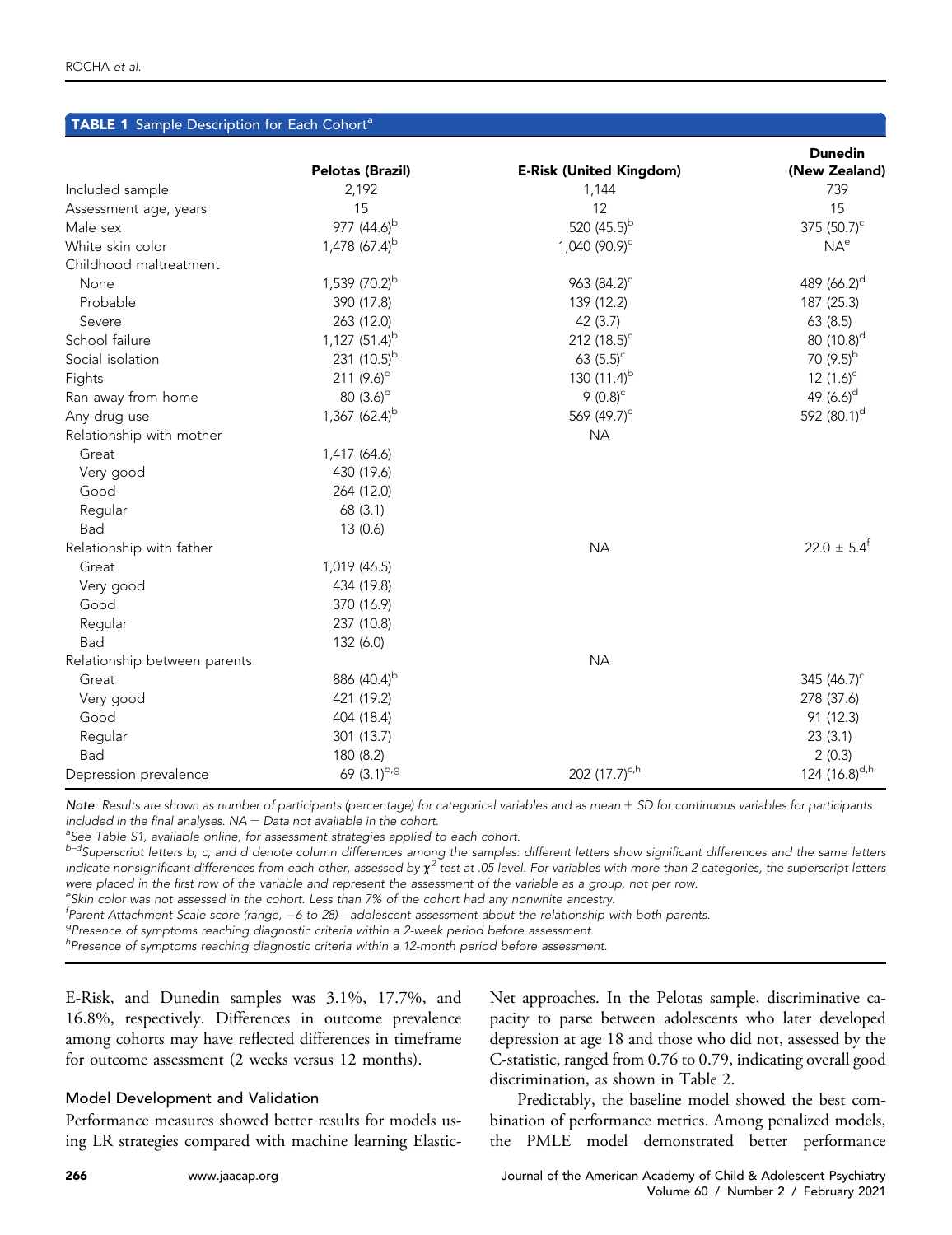|       | <b>Model parameters</b>  |                           |               |                  |               |                |  |  |  |
|-------|--------------------------|---------------------------|---------------|------------------|---------------|----------------|--|--|--|
| LR    | <b>PMLE</b> <sup>a</sup> | <b>Ridge</b> <sup>b</sup> | $.25^{\rm b}$ | .50 <sup>b</sup> | $.75^{\rm b}$ | <b>LASSO</b> b |  |  |  |
| 0.15  | 0.12                     | 0.12                      | 0.10          | 0.10             | 0.10          | 0.10           |  |  |  |
| 81.90 | 66.17                    | 63.30                     | 54.40         | 54.32            | 54.71         | 54.10          |  |  |  |
| 2.88  | 2.93                     | 2.93                      | 2.95          | 2.95             | 2.95          | 2.95           |  |  |  |
| 0.79  | 0.78                     | 0.78                      | 0.76          | 0.76             | 0.76          | 0.76           |  |  |  |
| .00.  | .26                      | 1.35                      | 1.47          | 1.42             | 1.38          | 1.39           |  |  |  |
|       |                          |                           |               |                  |               |                |  |  |  |

### <span id="page-5-0"></span>TABLE 2 Apparent Performance Parameters Obtained From the Models Derived From the Pelotas Dataset

Note: Higher results for R<sup>2</sup>, LR  $\chi^2$ , and C-statistic; lower results for Brier score; and results closer to 1 for calibration slope indicate better model performance. .25 = Elastic-Net with alpha = .25; .50 = Elastic-Net with  $\alpha$  = .50; .75 = Elastic-Net with  $\alpha$  = .75; Brier score = quadratic scoring rule that combines calibration and discrimination; C-statistic = concordance statistic, or area under the curve of the receiver operating characteristic; Calibration slope = measure of agreement between observed and predicted risk of the event (outcome) across the whole range of predicted values; LASSO = least absolute shrinkage and selection operator; LR = logistic regression; LR  $\chi^2$  = likelihood ratio  $\chi^2$ ; PMLE = penalized maximum likelihood estimation;  $R^2 =$  Nagelkerke's  $R^2$ ; Ridge  $=$  Ridge regression.<br><sup>a</sup>The penalty factor used in the PMLE was empirically obtain

<sup>a</sup>The penalty factor used in the PMLE was empirically obtained from our data.

<sup>b</sup>For the Elastic-Net approach, we have a priori defined a grid of values for the hyperparameter  $\alpha$ , ranging from 0 (full Ridge) to 1 (full LASSO), with increments of 0.25. For each  $\alpha$  value, a 10-fold cross-validation was used to select the penalty coefficient ( $\lambda$ ) that minimized the mean squared prediction error, which was then used for shrinkage of coefficients and/or variable selection. See Table S4, available online, for model's coefficients. <sup>c</sup>All LR  $\chi^2$  p values < .001.<br><sup>d</sup>Multiplied by 10<sup>2</sup>

<sup>d</sup>Multiplied by 10<sup>2</sup>.<br><sup>e</sup>The C statistic ran

<sup>e</sup>The C-statistic ranges from 0.5 for noninformative models to 1.0 for perfect models.

compared with all Elastic-Net models. As nonpenalized models face a greater risk of overfitting, we proceeded to the next step with both LR models for comparison. We internally validated each using bootstrapping evaluation with 1,000 iterations. As expected, measurement of optimism difference between apparent and bias-corrected performance metrics—was lower for the PMLE model compared with the LR model ( $\Delta C$ -statistic: 0.067 versus 0.098;  $\Delta$ slope:  $-0.004$  versus 0.548;  $\Delta R^2$ : 0.034 versus 0.149), suggesting lower overfitting and higher probability of reliable results when applied to independent samples. Additionally, as shown in Figure S2a–b, the PMLE model was also more calibrated, with a 60% reduction in mean square error compared with the LR model. Therefore, the PMLE model was selected as the Pelotas final model, with a C-statistic of 0.78 (bootstrap-corrected 95% CI:  $0.73 - 0.82$ .

Using the most common external validation strategy, the linear predictor derived from the selected Pelotas model (Table S4, available online) was applied to the other samples. There was an expected decrease in the performance metrics in both independent cohorts (E-Risk: C-statistic 0.59 [bootstrap-corrected 95% CI: 0.55–0.63]; Dunedin: C-statistic 0.63 [bootstrap-corrected 95% CI: 0.59–0.67]). The performance results for each step of the validation process are presented in [Table 3.](#page-6-0)

### Model Updating

As variables from both independent datasets did not perfectly pair with the set selected from the Pelotas study,

Journal of the American Academy of Child & Adolescent Psychiatry [www.jaacap.org](http://www.jaacap.org) 267 Volume 60 / Number 2 / February 2021

we calculated the amount of information lost owing to this mismatch[.21](#page-10-18) In the E-Risk dataset, 13.1% of original model information was unavailable, mainly from the household dysfunction indicators. In the Dunedin dataset, this percentage was lower, at around 6.9%.

Considering the relevant heterogeneity among cohorts, we evaluated whether the integration of information from the external cohorts could produce improvement in model performance, in line with current methodological recommendations.<sup>4</sup> As differences in outcome prevalence were not trivial, we updated the Pelotas model by correcting its intercept for each cohort. In both validation samples, the updated model produced better calibration, reducing all measures of calibration error (Supplement 2 and Figure S3a–d, available online).

### Exploratory Analyses

The merger of all 3 cohorts into an aggregated sample to assess between-cohort heterogeneity increased the total number of participants to 4,075, of which 395 (9.7%) demonstrated a positive outcome. Given that most of the participants were from the Pelotas cohort (53.8%), the Cstatistic was also 0.78 (bootstrap-corrected 95% CI: 0.75– 0.80), but showed lower overfitting after internal validation using bootstrapping (Figure 2a–b). Inclusion of each cohort's main effects and their interaction terms with all predictors into a PMLE model suggested that not only disparities in case mix, as shown in [Table 1,](#page-4-0) but also between-cohort differences in predictor effects might have influenced external validation results, particularly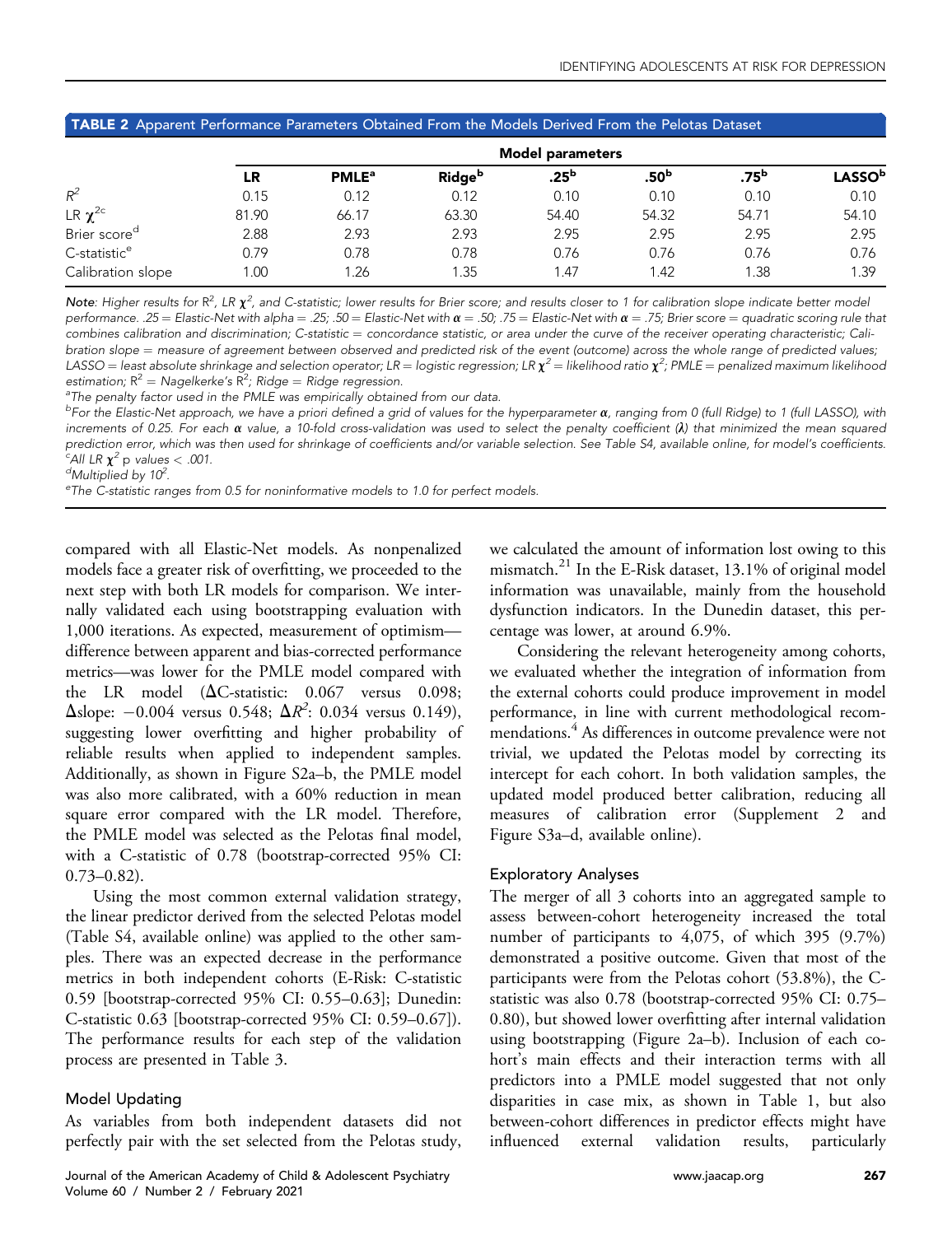<span id="page-6-0"></span>

|                                                           |                                                                                                                             | <b>Pelotas</b>         |                               | E-risk                        |                                              | <b>Dunedin</b>                        |                               |                                              |                                       |
|-----------------------------------------------------------|-----------------------------------------------------------------------------------------------------------------------------|------------------------|-------------------------------|-------------------------------|----------------------------------------------|---------------------------------------|-------------------------------|----------------------------------------------|---------------------------------------|
| Performance parameter                                     | <b>Description</b>                                                                                                          | Apparent<br>validation | <b>Internal</b><br>validation | <b>External</b><br>validation | Case mix-<br>corrected<br>model <sup>a</sup> | <b>Refitted</b><br>model <sup>b</sup> | <b>External</b><br>validation | Case mix-<br>corrected<br>model <sup>a</sup> | <b>Refitted</b><br>model <sup>b</sup> |
| C-statistic                                               | Concordance statistic, equal to<br>area under the curve of receiver<br>operating characteristic in<br>binary endpoints      | 0.78                   | 0.71                          | 0.59                          | 0.66                                         | 0.62                                  | 0.63                          | 0.68                                         | 0.67                                  |
| Calibration-in-the-large                                  | Overall measure of calibration,<br>compares mean observed with<br>mean predicted in validation<br>dataset                   | 0.00                   | 0.02                          | 2.37                          | 0.02                                         | 0.00                                  | 2.26                          | $-0.06$                                      | 0.00                                  |
| Calibration slope                                         | Measure of agreement between<br>observed and predicted risk of<br>event (outcome) across whole<br>range of predicted values | 1.26                   | 1.00                          | 0.58                          | 0.99                                         | 1.20                                  | 0.77                          | 0.98                                         | 1.24                                  |
| $R^2$                                                     | Measure of overall goodness-of-<br>fit of model                                                                             | 0.12                   | 0.06                          | 0.03                          | 0.04                                         | 0.05                                  | 0.05                          | 0.05                                         | 0.09                                  |
| Brier score                                               | Quadratic scoring rule that<br>combines calibration and<br>discrimination                                                   | 0.03                   | 0.03                          | 0.17                          | 0.02                                         | 0.14                                  | 0.16                          | 0.02                                         | 0.13                                  |
| Emax                                                      | Maximum absolute error in<br>predicted probabilities                                                                        | 0.19                   | 0.03                          | 0.29                          | 0.01                                         | 0.09                                  | 0.38                          | 0.01                                         | 0.11                                  |
| Available information for assessment of model performance |                                                                                                                             |                        | 100%                          |                               | 86.9%                                        |                                       |                               | 93.1%                                        |                                       |

TABLE 3Comparative Results for Each Step of Model Performance in the 3 Cohorts

Note: Higher results for C-statistic and R<sup>2</sup>, lower results for Brier score and Emax, results closer to 0 for calibration-in-the-large, and results closer to 1 for calibration slope indicate better model performance.

<sup>a</sup>Reference values indicating the model's performance under the assumption that Pelotas model's coefficients are fully correct for the validation setting, simulating similar case mix between samples.<sup>[22](#page-10-22)</sup>

<sup>b</sup>Reference values indicating the model's performance after refitting predictors' coefficients that would be optimal for the validation sample.<sup>[22](#page-10-22)</sup> (See Supplement 2, available online, for further details.)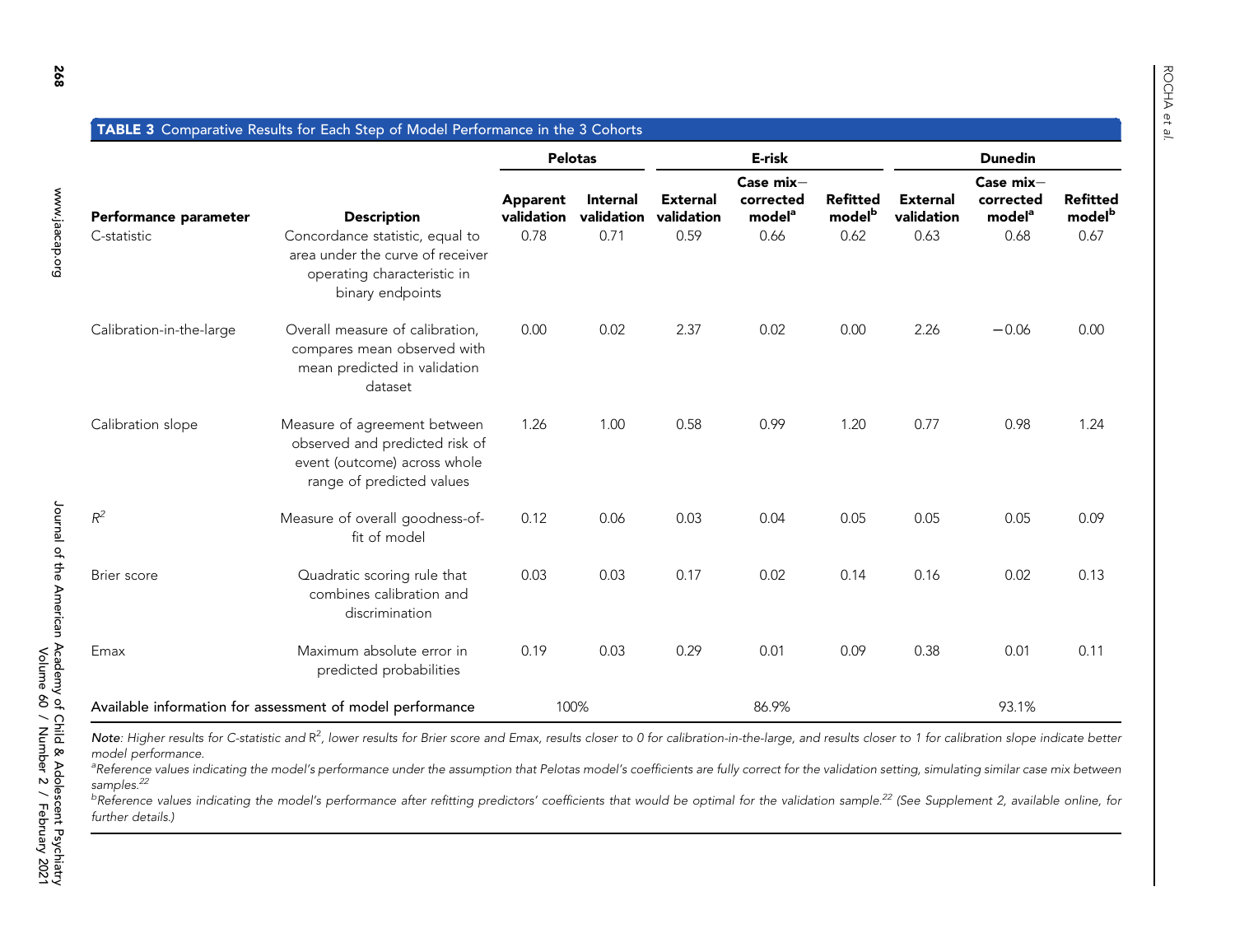



Note: (a) The area under the curve (AUC) of the receiver operating characteristic (ROC) curve and the bootstrapped 95% CI (indicated by gray shading) of the C-statistic, and (b) calibration plot after internal validation using 1,000 iterations bootstrapping. Apparent and bias-corrected results were plotted as a nonparametric calibration curve, estimated over a sequence of predicted values versus observed values using a smoothing technique.

considering the difference in the ran-away and fight involvement variables ([Figure 3](#page-8-0)).

### **DISCUSSION**

Following current standards for psychiatric prognostic research,<sup>[20](#page-10-17)</sup> our study proposes a multivariable model developed in a Brazilian cohort to predict among adolescents with no evidence of previous depression the risk of developing a depressive episode in late adolescence. Our model showed beyond chance results of discrimination and calibration, with metrics comparable to established prog-nostic models from other areas of medicine,<sup>3,[29](#page-11-2)</sup> and could be viewed as a promising aid to adolescent depression risk stratification.<sup>30</sup>

Evaluation in independent samples is deemed essential for generalization of findings. Disparities among samples are frequently seen as major obstacles for model validation, replication, and generalizability. However, as the Transparent Reporting of a multivariable prediction model for Individual Prognosis Or Diagnosis (TRIPOD) statement emphasizes, the term validation can be misleading, recommending that an external validation should quantify the model's prognostic performance in a new sample, not simply classifying it as a positive or negative valida-tion.<sup>4[,31,](#page-11-4)[32](#page-11-5)</sup> This broader validation approach not only promotes the assessment of the model's performance in the new sample but also facilitates understanding of why the results differ.

For this study, we assessed the validation performance of the model developed in our Brazilian sample in 2 population-based longitudinal cohorts from 2 different continents. The development of a model in 1 middleincome country and its external validation in samples representing diverse sociocultural and economic contexts, using different assessment strategies for data collection at different time periods among them, may help evaluate if and where its results can be generalized. Our results suggest that, albeit adaptations should be applied to the original model to enhance external clinical utility, the original prognostic model could be applied in multiple other contexts despite major differences in assessment strategies, socioeconomic characteristics, and cultural influences. Given such profound differences, it was expected that the developed model could not be easily transported to new settings.<sup>9</sup> Even though lower in degree, our model kept a valid and beyond chance prognostic capacity in parsing future risk of depression among the adolescents in the independent cohorts, especially when heterogeneity among samples was accounted for (Supplement 3 and Figure S3a–d, available online).

Early identification of people at higher risk for psychiatric disorders could potentially lessen the massive burden imposed by these conditions. Positive family history of depression and the presence of subthreshold depressive symptoms have been the most commonly used criteria for identifying at-risk children and adolescents.<sup>33</sup> Although these strategies have been replicated, reliance on single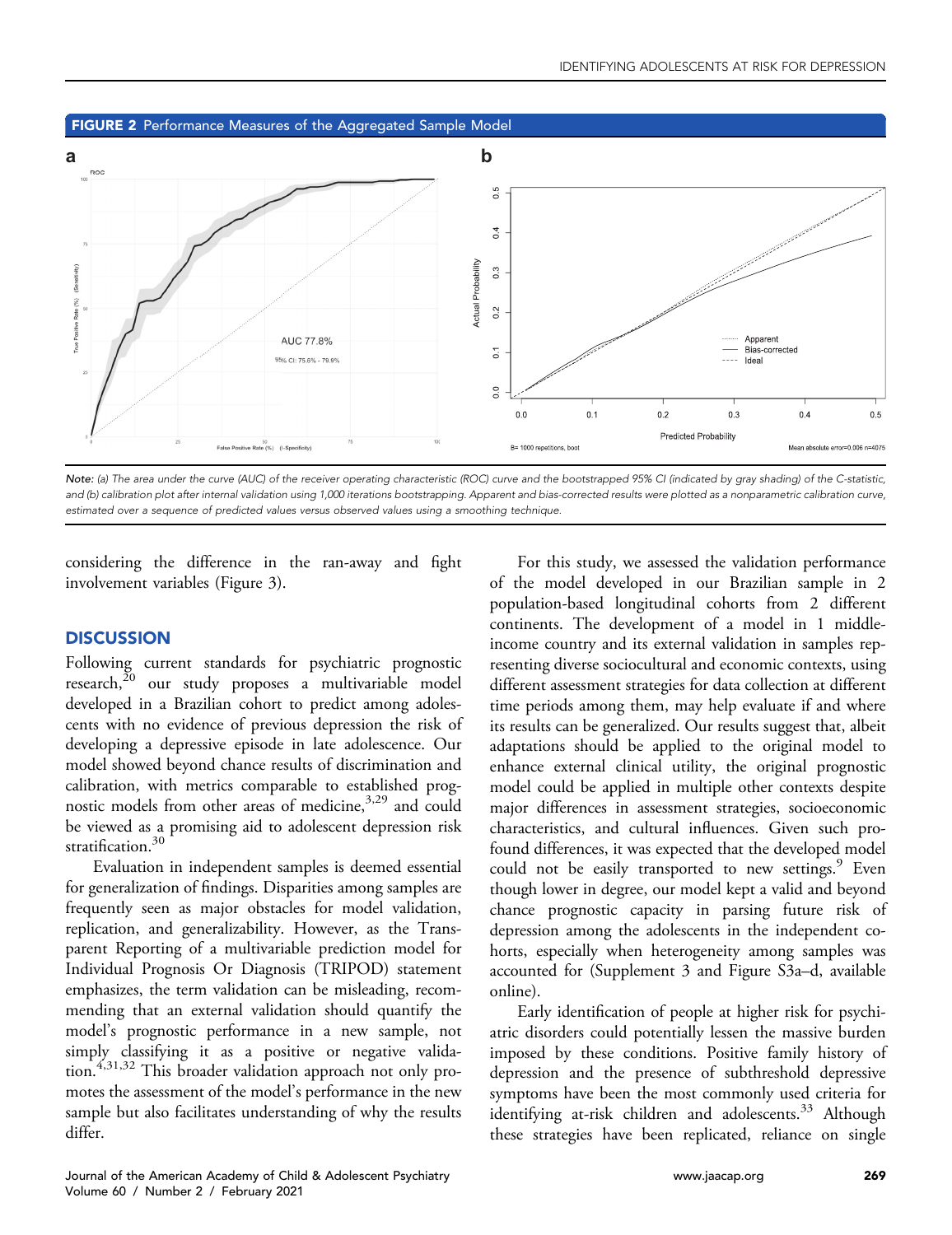

### <span id="page-8-0"></span>FIGURE 3 Prognostic Contribution of Each Included Variable to the Aggregated Sample Prediction Model of Adolescent Depression

Note: Comparison of the prognostic contribution of each included variable in each cohort to the aggregated sample prediction model of adolescent depression, stratified by sex for Brazil, United Kingdom, and New Zealand cohorts. Predictors'  $\beta$  coefficients from penalized logistic regression are shown as bars in the x-axis. Positive values represent greater risk and negative values represent lower risk of the outcome. The results shown are derived from values presented in Table S5, available online. Some of the variables previously included in the Pelotas model were excluded for comparability among datasets.

predictors restricts their prognostic contribution, not accounting for a wider range of risk. Additionally, from a pragmatic perspective, the requirement of trained staff for proper evaluation of such predictors limits their potential implementation, given that access to treatment has been systematically highlighted as a major barrier for child and adolescent mental health care.<sup>[34](#page-11-7)</sup>

Our study has several strengths. We developed a prognostic model for MDD according to most recent guidelines in prognostic research and transparent reporting[6,](#page-10-5)[20](#page-10-17) using modern, state-of-the-art statistical strate $g_1^{o}$   $g_2^{21,22}$  $g_2^{21,22}$  $g_2^{21,22}$  $g_2^{21,22}$  with broad external validation assessment. Comprising only 11 predictors, all easily obtainable, quick to assess, and collected directly from the adolescent, with no need for highly specialized training, external informants, or laboratory analyses, our results could be seen as promising if further replicated. Additionally, consistent with the evidence-based pragmatic psychiatry initiative, $27$  we opted to prioritize simplicity over accuracy, selecting predictors

that could be more easily and broadly implemented, enhancing probability of future clinical use and patient acceptance.

Significant limitations of our study also need to be considered. Having based the development of our prognostic model on the Pelotas cohort, an ongoing study not primarily focused on mental health, availability of variables of interest was limited to those previously collected, precluding the use of some potentially relevant factors. MDD diagnosis was assessed at the age 18–19 years wave by evaluating symptoms in the 2 weeks before the interview, limiting comparability to other epidemiological cohort studies as well as reducing the prevalence of the outcome of interest. Consequently, the number of outcome events per selected variable was lower in the Pelotas sample (events per variable = 6.27), increasing the risk of overfitting.<sup>[20](#page-10-17)–22</sup> Strategies such as machine learning regularization methods, with shrinkage and selection of predictors as well as measurement of performance optimism, were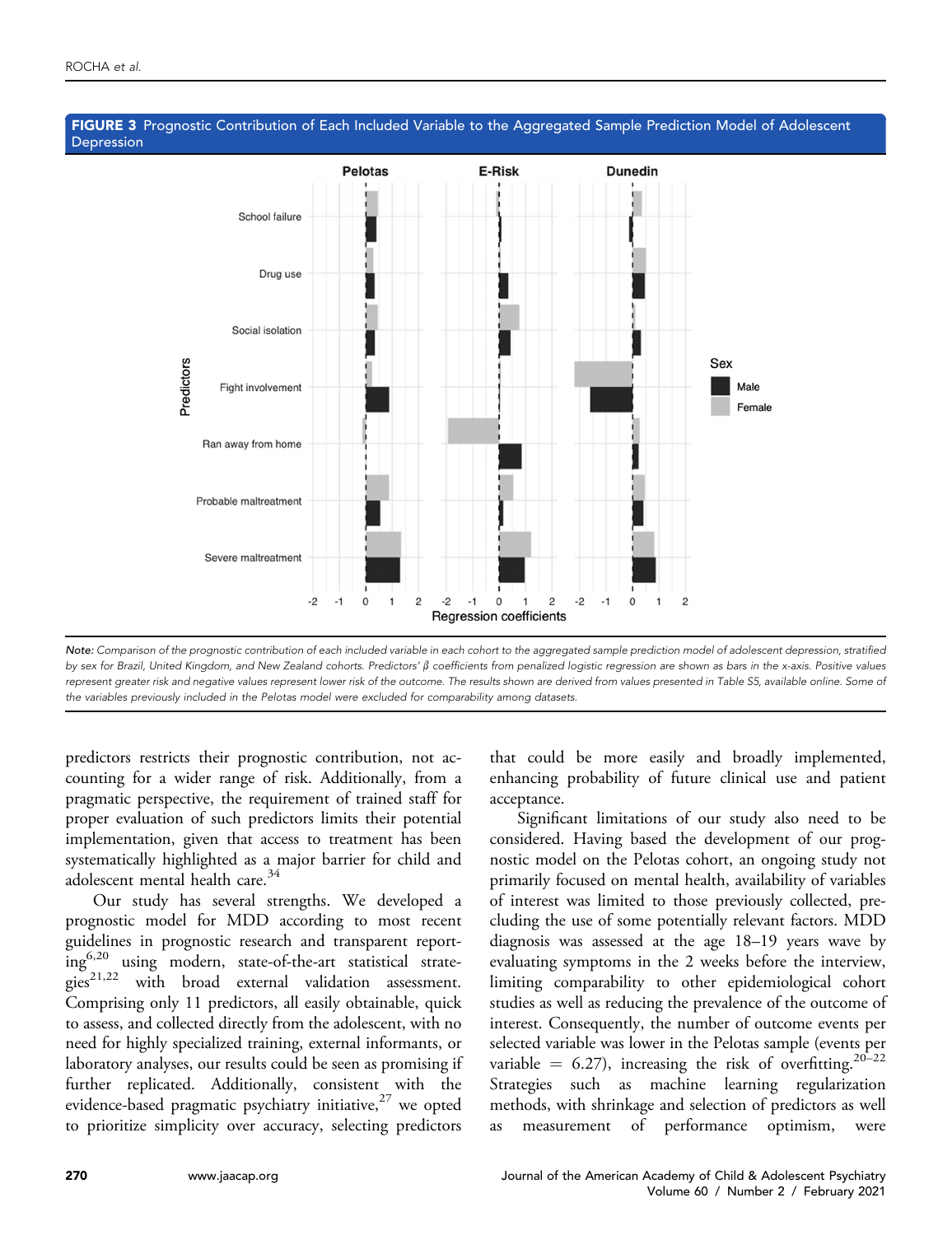implemented to constrain the impact of this limitation. The proposed model is also not necessarily prognostic of earlier or later onsets of depression.<sup>35</sup> Furthermore, as we were analyzing participants at higher risk of MDD diagnosis, we could not discard the chance that all self-report assessments were biased by this risk. Additionally, as our goal was to provide a risk stratification tool that could be supplementary to current strategies of risk evaluation, we opted to exclude participants with any evidence of previous or current depressive episodes because the occurrence of a depressive episode already heightens the risk of subsequent depression. This strategy resulted in a significant number of exclusions that could have biased our findings; therefore, we compared the covariates between included and excluded samples (Table S3, available online), with anticipated differences between them, and performed sensitivity analyses (see Table S6 and Figure S4, available online) in which similar performance results were identified.

The differences in predictors' availability and assessment strategies among cohorts are another relevant shortcoming, which could have influenced results obtained in the external validations. The unavailability of assessment data at age 15 in the E-Risk sample could have impacted the comparability among the samples, as puberty is a wellknown risk contributor for depression,  $36$  and could therefore have contributed to the performance result of the model in that sample. A priori harmonization of variables and measurement of information lost as a result of mismatching variables were applied to minimize the effect of these limitations. Also, we were constrained to variables assessed in each cohort study, which precluded important predictors being included in our model, and the included variables could be carrying prognostic information from uncollected predictors, which could have contributed to discrepancies in predictor effects shown in [Figure 3.](#page-8-0) Finally, in the present study, we could not evaluate the potential impact of the developed model on clinical decision making.[20](#page-10-17)

Exploratory analyses suggested that information generated by our model increased prognostic ability above and beyond established risk factors, such as subsyndromal symptoms and a positive family history of depression (Supplement 4 and Table S7, available online). At the same time, the risk score was also associated, to a lesser degree, with other diagnostic outcomes (C-statistic range: 0.64– 0.70) (Table S8, available online). In line with the current literature on the early detection of psychopathology in youth,<sup>[37](#page-11-10)</sup> we believe that a transdiagnostic approach could be  $\overline{\text{const}}$  considered, despite its limitations,  $38$  as specificity of psychiatric prognostic models is likely to be low and as less specific preventive interventions could promote meaningful

In conclusion, we present the development of a prognostic model for MDD among Brazilian adolescents, externally evaluated in 2 samples from diverse sociocultural contexts using different strategies for data collection than the original cohort. Heterogeneity among studies was high and possibly accounted for major discrepancies in prognostic performance, probably related not only to different case mix but also to weight of coefficients.<sup>[6](#page-10-5)</sup> Future studies should pursue methodological strategies for embracing heterogeneity among samples, instead of avoiding it, thus producing results that are more likely to be translated into clinical practice across a range of contexts.

Drs. Rocha, Caye, Rohde, and Kieling are with the School of Medicine, Universidade Federal do Rio Grande do Sul, Brazil. Drs. Rocha, Rohde, and Kieling are also with the Division of Child & Adolescent Psychiatry, Hospital de Clínicas de Porto Alegre, Brazil. Dr. Rohde is also with the National Institute of Developmental Psychiatry for Children and Adolescents, São Paulo, Brazil. Drs. Fisher, Arseneault, Caspi, Danese, and Moffitt are with Social, Genetic & Developmental Psychiatry Centre, Institute of Psychiatry, Psychology & Neuroscience, King's College London, United Kingdom. Dr. Danese is also with National and Specialist CAMHS Clinic for Trauma, Anxiety, and Depression, South London and Maudsley NHS Foundation Trust, London, United Kingdom. Drs. Anselmi, Barros, Goncalves, Menezes, and Wehrmeister are with the Postgraduate Program in Epidemiology, Universidade Federal de Pelotas, Pelotas, Brazil. Drs. Caspi, Houts, and Moffitt and Ms. Harrington are with Duke University, Durham, North Carolina. Drs. Danese and Mondelli are with Institute of Psychiatry, Psychology & Neuroscience, King's College London, United Kingdom. Dr. Mondelli is also with the National Institute for Health Research (NIHR) Maudsley Biomedical Research Centre, South London and Maudsley NHS Foundation Trust, London, United Kingdom. Dr. Poulton is with Dunedin Multidisciplinary Health and Development Research Unit, University of Otago, Dunedin, New Zealand.

This work is supported by research grants from Brazilian public funding agencies to Drs. Kieling and Rohde: Conselho Nacional de Desenvolvimento Científico e Tecnológico (CNPq), Coordenação de Aperfeiçoamento de Pessoal de Nível Superior (CAPES), and Fundação de Amparo à Pesquisa do Estado do Rio Grande do Sul (FAPERGS). This article is based on data from the study "Pelotas Birth Cohort, 1993" conducted by Postgraduate Program in Epidemiology at Universidade Federal de Pelotas, currently supported by the Wellcome Trust through the program entitled Major Awards for Latin America on Health Consequences of Population Change. The E-Risk Study is funded by the UK Medical Research Council (G1002190). Additional support was provided by the National Institute of Child Health and Human Development (HD077482) and by the Jacobs Foundation. Dr. Arseneault is the Mental Health Leadership Fellow for the UK Economic and Social Research Council. The Dunedin Study is supported by the New Zealand Health Research Council, New Zealand Ministry of Business, Innovation, and Employment, National Institute on Aging Grant R01AG032282 and UK Medical Research Council Grant MR/P005918/1. The Identifying Depression Early in Adolescence (IDEA) project is funded by an MQ Brighter Futures grant (MQBF/1 IDEA). Additional support was provided by the UK Medical Research Council (MC\_PC\_MR/R019460/1) and the Academy of Medical Sciences (GCRFNG/100281) under the Global Challenges Research Fund. The views expressed are those of the authors. None of the funders played any role in the design and conduct of the study; collection, management, analysis, and interpretation of the data; preparation, review, and approval of the manuscript; and decision to submit the manuscript for publication.

Conceptualization: Rohde, Kieling

Data curation: Rocha, Anselmi, Arseneault, Barros, Caspi, Danese, Gonçalves, Harrington, Menezes, Moffitt, Poulton, Wehrmeister, Kieling

Formal analysis: Rocha, Fisher, Caye, Harrington, Houts, Menezes, Moffitt, Mondelli, Rohde, Wehrmeister, Kieling

Funding acquisition: Fisher, Arseneault, Barros, Caspi, Mondelli, Kieling Investigation: Fisher, Caye, Anselmi, Arseneault, Barros, Caspi, Danese,

Accepted January 8, 2020.

Author Contributions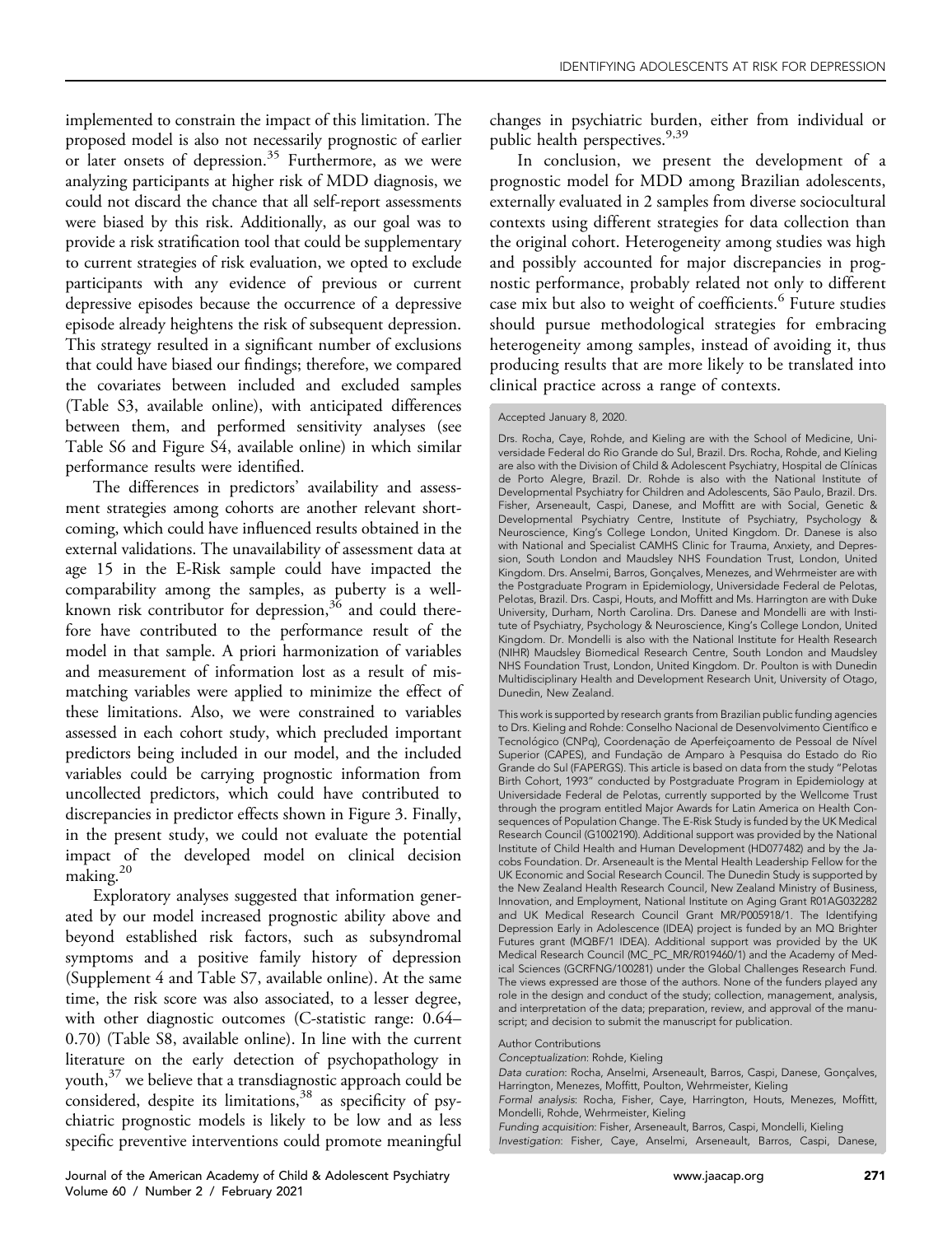Gonçalves, Menezes, Moffitt, Poulton, Rohde, Kieling Methodology: Rocha, Fisher, Caye, Arseneault, Barros, Caspi, Danese, Goncalves, Harrington, Houts, Menezes, Moffitt, Mondelli, Poulton, Rohde, Wehrmeister, Kieling Project administration: Arseneault, Mondelli, Kieling Resources: Kieling Supervision: Fisher, Kieling Validation: Caye Writing - original draft: Rocha, Kieling Writing - review and editing: Rocha, Fisher, Caye, Anselmi, Arseneault, Barros, Caspi, Danese, Gonçalves, Harrington, Houts, Menezes, Moffitt, Mondelli, Poulton, Rohde, Wehrmeister, Kieling ORCID

Thiago Botter-Maio Rocha, MD, PhD:<https://orcid.org/0000-0002-3080-6078> Helen L. Fisher, PhD:<https://orcid.org/0000-0003-4174-2126> Louise Arseneault, PhD:<https://orcid.org/0000-0002-2938-2191> Fernando C. Barros, MD, PhD:<https://orcid.org/0000-0001-5973-1746> Andrea Danese, MD, PhD:<https://orcid.org/0000-0001-8718-5412> Helen Gonçalves, PhD:<https://orcid.org/0000-0001-6470-3352> Hona Lee Harrington, BA:<https://orcid.org/0000-0002-0225-0607> Valeria Mondelli, MD, PhD:<https://orcid.org/0000-0001-8690-6839> Richie Poulton, PhD:<https://orcid.org/0000-0002-1052-4583> Fernando Wehrmeister, PhD:<https://orcid.org/0000-0001-7137-1747> Christian Kieling, MD, PhD:<https://orcid.org/0000-0001-7691-4149>

The authors are extremely grateful to the individuals who participated in the studies at each of the sites and to all members of the IDEA consortium and the study teams for their dedication, hard work, and insights. The authors thank all members of the ProDIA group for their assistance in the development of this work. The authors would like to especially thank João Ricardo Sato, PhD, of the Universidade Federal do ABC for his thoughtful insights into the initial version of this study and Rachel Latham, PhD, of King's College London for assistance with checking the statistical analysis for the E-Risk study.

### **REFERENCES**

- <span id="page-10-0"></span>1. Steyerberg EW, Moons KG, van der Windt DA, et al. Prognosis Research Strategy (PROGRESS) 3: prognostic model research. PLoS Med. 2013;10:e1001381.
- <span id="page-10-1"></span>2. Kamath PS, Wiesner RH, Malinchoc M, et al. A model to predict survival in patients with end-stage liver disease. Hepatology. 2001;33:464-470.
- <span id="page-10-2"></span>3. D'Agostino RB, Vasan RS, Pencina MJ, et al. General cardiovascular risk profile for use in primary care: the Framingham Heart Study. Circulation. 2008;117:743-753.
- <span id="page-10-3"></span>4. Moons KG, Kengne AP, Grobbee DE, et al. Risk prediction models: II. External validation, model updating, and impact assessment. Heart. 2012;98:691-698.
- <span id="page-10-4"></span>5. Noble D, Mathur R, Dent T, Meads C, Greenhalgh T. Risk models and scores for type 2 diabetes: systematic review. BMJ. 2011;343:d7163.
- <span id="page-10-5"></span>6. Debray TP, Vergouwe Y, Koffijberg H, Nieboer D, Steyerberg EW, Moons KG. A new framework to enhance the interpretation of external validation studies of clinical prediction models. J Clin Epidemiol. 2015;68:279-289.
- <span id="page-10-6"></span>7. Debray TP, Moons KG, Ahmed I, Koffijberg H, Riley RD. A framework for developing, implementing, and evaluating clinical prediction models in an individual participant data meta-analysis. Stat Med. 2013;32:3158-3180.
- <span id="page-10-7"></span>8. Siontis GC, Tzoulaki I, Castaldi PJ, Ioannidis JP. External validation of new risk prediction models is infrequent and reveals worse prognostic discrimination. J Clin Epidemiol. 2015;68:25-34.
- <span id="page-10-8"></span>9. Fusar-Poli P, Werbeloff N, Rutigliano G, et al. Transdiagnostic risk calculator for the automatic detection of individuals at risk and the prediction of psychosis: second replication in an independent National Health Service Trust. Schizophr Bull. 2019;45:562-570.
- <span id="page-10-9"></span>10. Riley RD, Ensor J, Snell KI, et al. External validation of clinical prediction models using big datasets from e-health records or IPD meta-analysis: opportunities and challenges. BMJ. 2016;353:i3140.
- <span id="page-10-10"></span>11. Snell KI, Hua H, Debray TP, et al. Multivariate meta-analysis of individual participant data helped externally validate the performance and implementation of a prediction model. J Clin Epidemiol. 2016;69:40-50.
- <span id="page-10-11"></span>12. D'Agostino RB, Grundy S, Sullivan LM, Wilson P; CHD Risk Prediction Group. Validation of the Framingham coronary heart disease prediction scores: results of a multiple ethnic groups investigation. JAMA. 2001;286:180-187.
- <span id="page-10-12"></span>13. Fusar-Poli P, Rutigliano G, Stahl D, et al. Development and validation of a clinically based risk calculator for the transdiagnostic prediction of psychosis. JAMA Psychiatry. 2017;74:493-500.

Disclosure: Dr. Mondelli has received research funding from Johnson and Johnson, a pharmaceutical company interested in the development of antiinflammatory strategies for depression, but the research described in this article is unrelated to this funding. Dr. Rohde has been on the speakers' bureau/advisory board and/or has acted as a consultant for Eli Lilly and Company, Janssen-Cilag, Novartis, and Shire (a Takeda company) in the last 3 years. He has received authorship royalties from Oxford University Press and ArtMed. He has received travel awards from Shire for taking part in the 2014 American Psychiatric Association 2014 Annual Meeting. The ADHD and Juvenile Bipolar Disorder Outpatient Programs chaired by him have received unrestricted educational and research support from the following pharmaceutical companies in the last 3 years: Eli Lilly and Company, Janssen-Cilag, Novartis, and Shire. Dr. Kieling is an Academy of Medical Sciences Newton Advanced Fellow and has received grant or research support from Brazilian governmental research funding agencies (Conselho Nacional de Desenvolvimento Científico e Tecnológico [CNPq], Coordenação de Aperfeiçoamento de Pessoal de Nível Superior [CAPES], and Fundação de Amparo à Pesquisa do Estado do Rio Grande do Sul [Fapergs]) and United Kingdom funding agencies (MQ, Medical Research Council, and Academy of Medical Sciences). He has served on the editorial boards of Archives of Clinical Psychiatry, Global Mental Health, and Jornal Brasileiro de Psiquiatria. He has received authorship royalties from Brazilian publishers ArtMed and Editora Manole. Drs. Rocha, Fisher, Caye, Anselmi, Arseneault, Barros, Caspi, Danese, Gonçalves, Houts, Menezes, Moffitt, Poulton, and Wehrmeister and Ms. Harrington have reported no biomedical financial interests or potential conflicts of interest.

<span id="page-10-22"></span>Correspondence to Christian Kieling, MD, PhD, Department of Psychiatry, School of Medicine, Universidade Federal do Rio Grande do Sul, Rua Ramiro Barcelos 2350 - 400N, Porto Alegre 90035-003, RS, Brazil; e-mail: [ckieling@ufrgs.br](mailto:ckieling@ufrgs.br)

0890-8567/\$36.00/@2020 Published by Elsevier Inc. on behalf of the American Academy of Child and Adolescent Psychiatry. This is an open access article under the CC BY license (http://creativecommons.org/licenses/by/4.0/).

<https://doi.org/10.1016/j.jaac.2019.12.004>

- 14. Birmaher B, Merranko JA, Goldstein TR, et al. A risk calculator to predict the individual risk of conversion from subthreshold bipolar symptoms to bipolar disorder I or II in youth. J Am Acad Child Adolesc Psychiatry. 2018;57:755-763.e754.
- 15. Kessler RC, Warner CH, Ivany C, et al. Predicting suicides after psychiatric hospitalization in US Army soldiers: the Army Study To Assess Risk and Resilience in Servicemembers (Army STARRS). JAMA Psychiatry. 2015;72:49-57.
- <span id="page-10-13"></span>16. Regier DA, Narrow WE, Clarke DE, et al. DSM-5 field trials in the United States and Canada, Part II: test-retest reliability of selected categorical diagnoses. Am J Psychiatry. 2013;170:59-70.
- <span id="page-10-14"></span>17. Zimmerman M, Ellison W, Young D, Chelminski I, Dalrymple K. How many different ways do patients meet the diagnostic criteria for major depressive disorder? Compr Psychiatry. 2015;56:29-34.
- <span id="page-10-15"></span>18. Studerus E, Ramyead A, Riecher-Rössler A. Prediction of transition to psychosis in patients with a clinical high risk for psychosis: a systematic review of methodology and reporting. Psychol Med. 2017;47:1163-1178.
- <span id="page-10-16"></span>19. King M, Walker C, Levy G, et al. Development and validation of an international risk prediction algorithm for episodes of major depression in general practice attendees: the PredictD study. Arch Gen Psychiatry. 2008;65:1368-1376.
- <span id="page-10-17"></span>20. Fusar-Poli P, Hijazi Z, Stahl D, Steyerberg EW. The science of prognosis in psychiatry: a review. JAMA Psychiatry. 2018;75:1289-1297.
- <span id="page-10-18"></span>21. Harrell FE. Regression Modeling Strategies: With Applications to Linear Models, Logistic Regression, and Survival Analysis. New York: Springer; 2001.
- <span id="page-10-19"></span>22. Steyerberg EW. Clinical Prediction Models: A Practical Approach to Development, Validation, and Updating. New York: Springer; 2009.
- <span id="page-10-20"></span>23. Moffitt TE; E-Risk Study Team. Teen-aged mothers in contemporary Britain. J Child Psychol Psychiatry. 2002;43:727-742.
- 24. Poulton R, Moffitt TE, Silva PA. The Dunedin Multidisciplinary Health and Development Study: overview of the first 40 years, with an eye to the future. Soc Psychiatry Psychiatr Epidemiol. 2015;50:679-693.
- 25. Victora CG, Hallal PC, Araujo CL, Menezes AM, Wells JC, Barros FC. Cohort profile: the 1993 Pelotas (Brazil) birth cohort study. Int J Epidemiol. 2008;37: 704-709.
- <span id="page-10-21"></span>26. Newton S, Docter S, Reddin E, Merlin T, Hiller J. Depression in adolescents and young adults: evidence review. Adelaide: Adelaide Health Technology